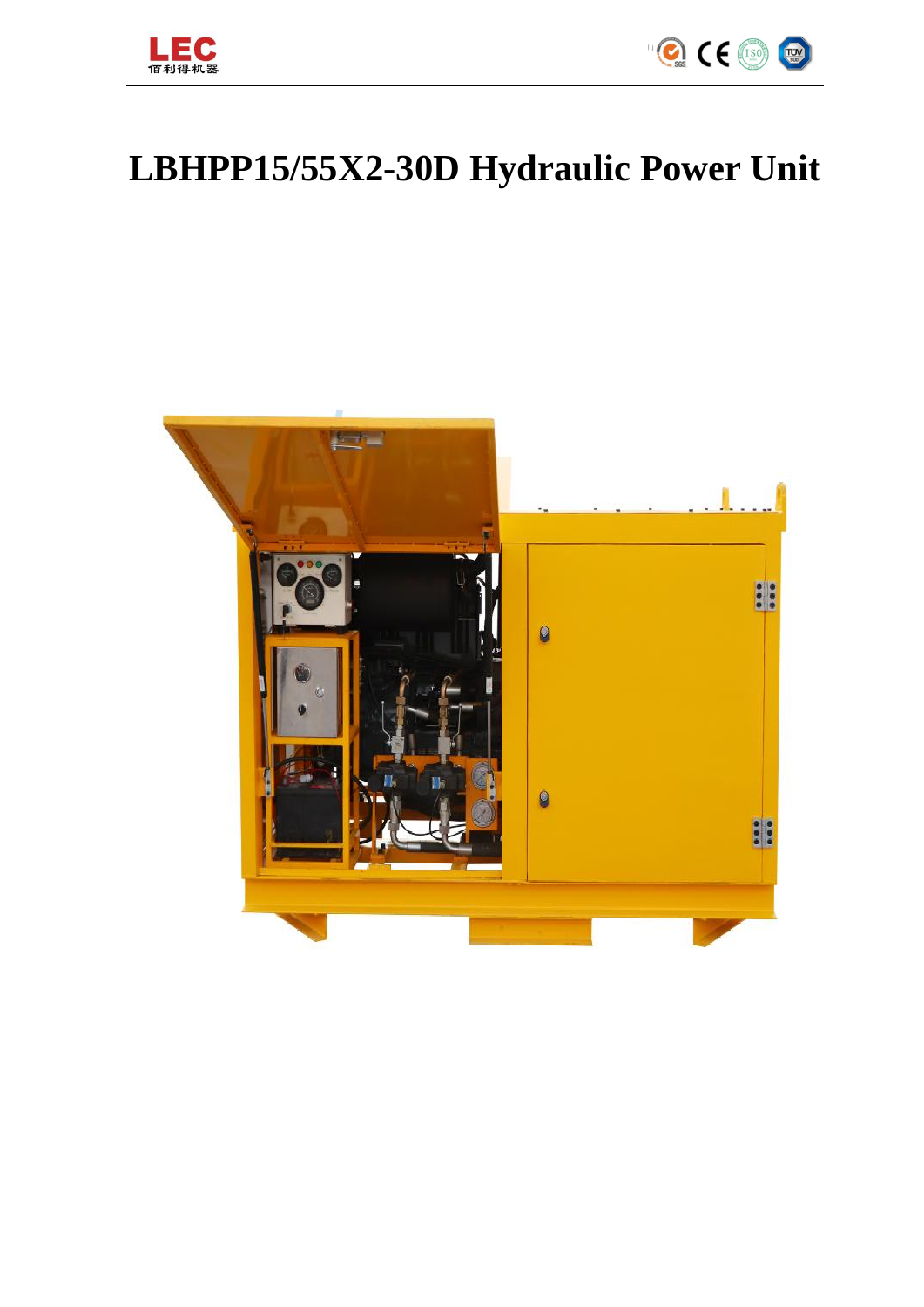## **Product Description:**

LBHPP15/55X2-30D is an all hydraulic pumping station driven by diesel engine. Equipped with cooling system, filtration system, pressure regulating system, pressure and temperature indication and valve control. It is mainly used for pumping and grouting of mud and other mud mixtures to provide power. The product is compact, easy to operate and does not take up space.

## ◆ Product Feature

1. Compact size, simple structure, easy to operate and maintain;

2. Few spare parts and low maintenance cost;

3. The motor has overload protection function. The hydraulic system has oil

temperature overheat protection;

4. Diesel engine driven, suitable for construction site where power supply cannot be met. The motor has an overload protection function. Hydraulic system with oil temperature overheating protection。

| <b>Description</b>        | Parameter        |
|---------------------------|------------------|
| <b>Type</b>               | LBHPP15/55X2-30D |
| Pump displacement         | $32m$ /r         |
| Export discharge          | $0-57.6L/min$    |
| Hydraulic system pressure | 15MPa            |
| Outlet pressure           | 15MPa            |
| Diesel power              | 29KW             |
| <b>Dimensions</b>         | 1760X1150X1300mm |
| Weight                    | 960kg            |

#### **Product Specification**

#### **Detail Part**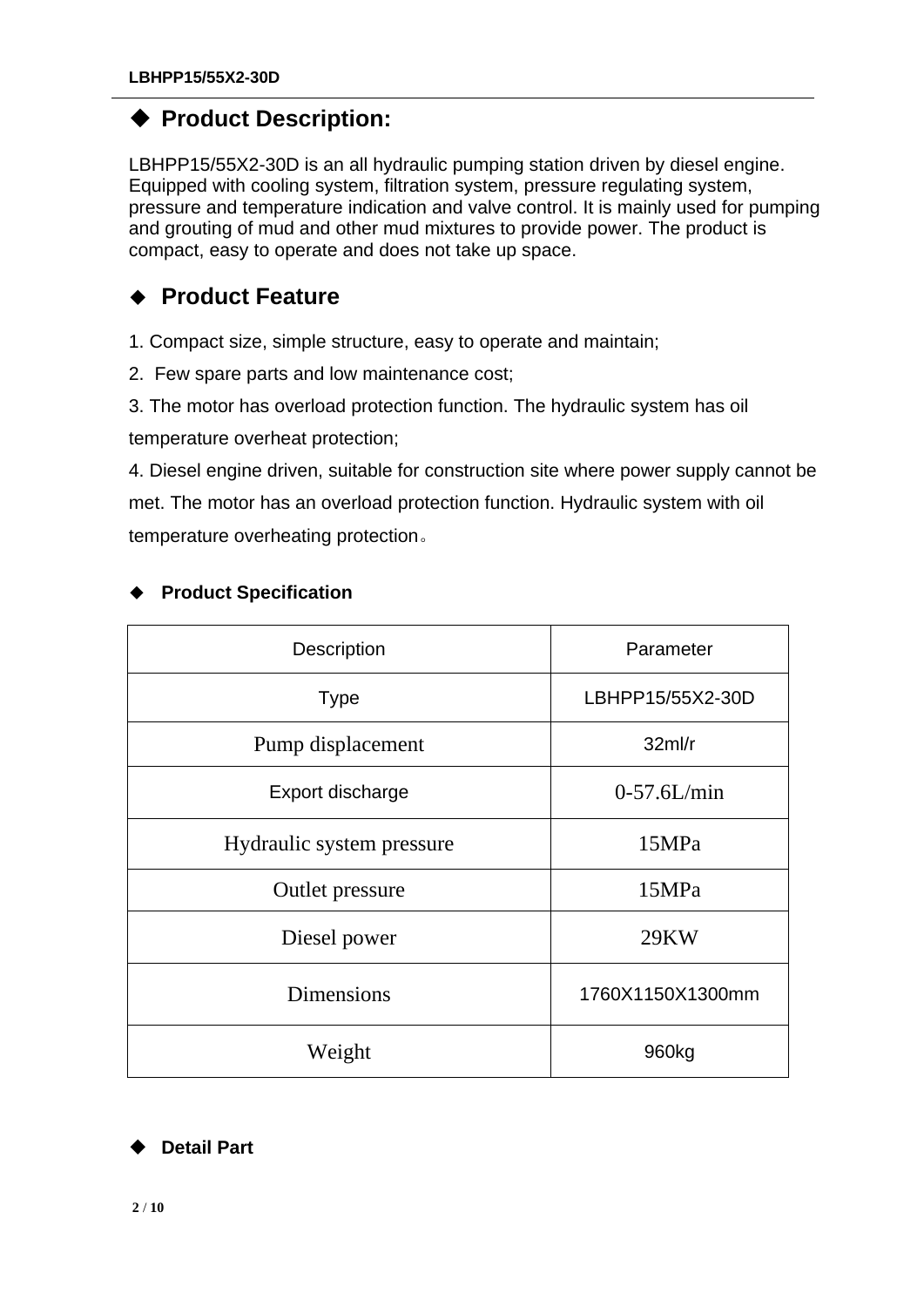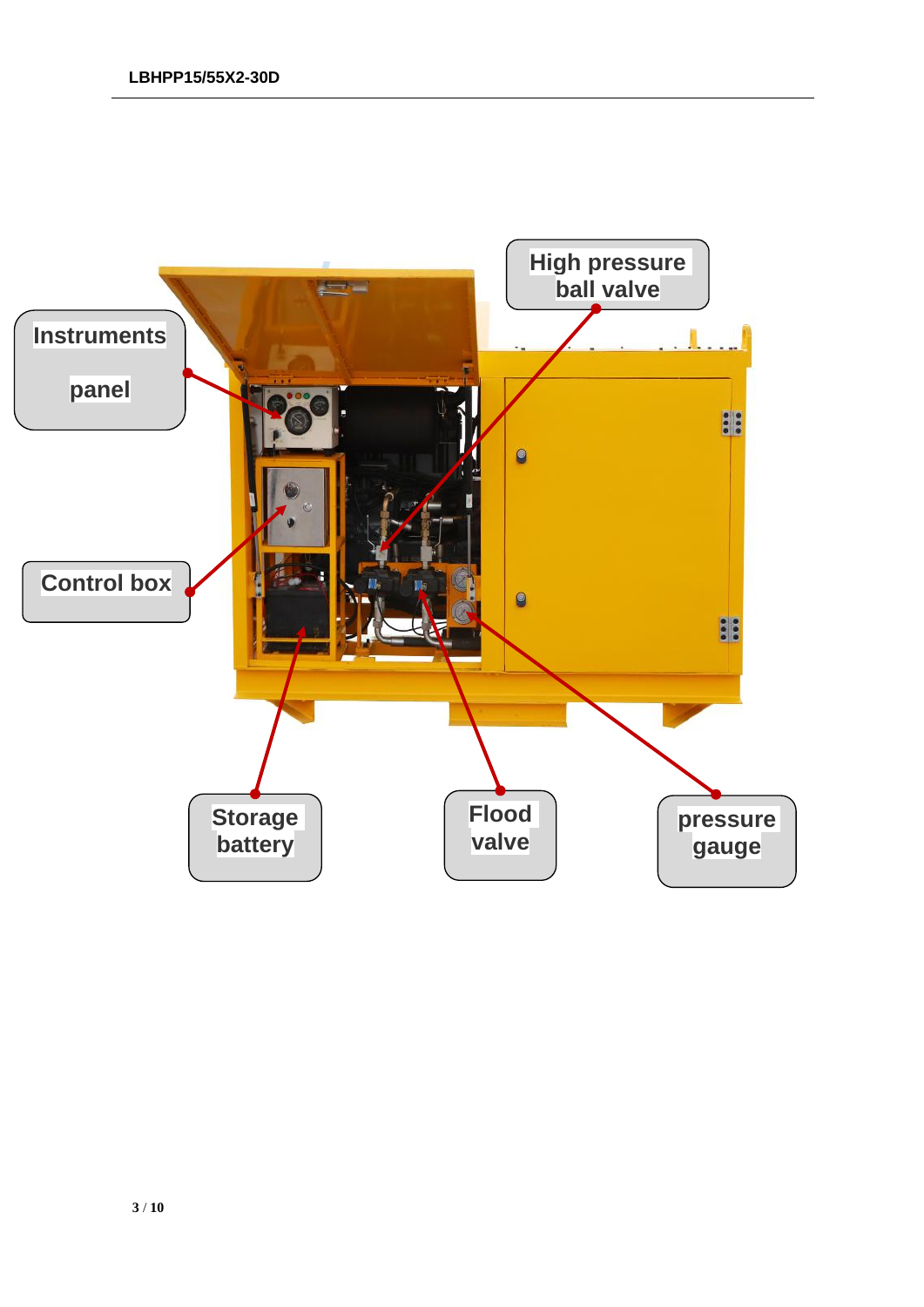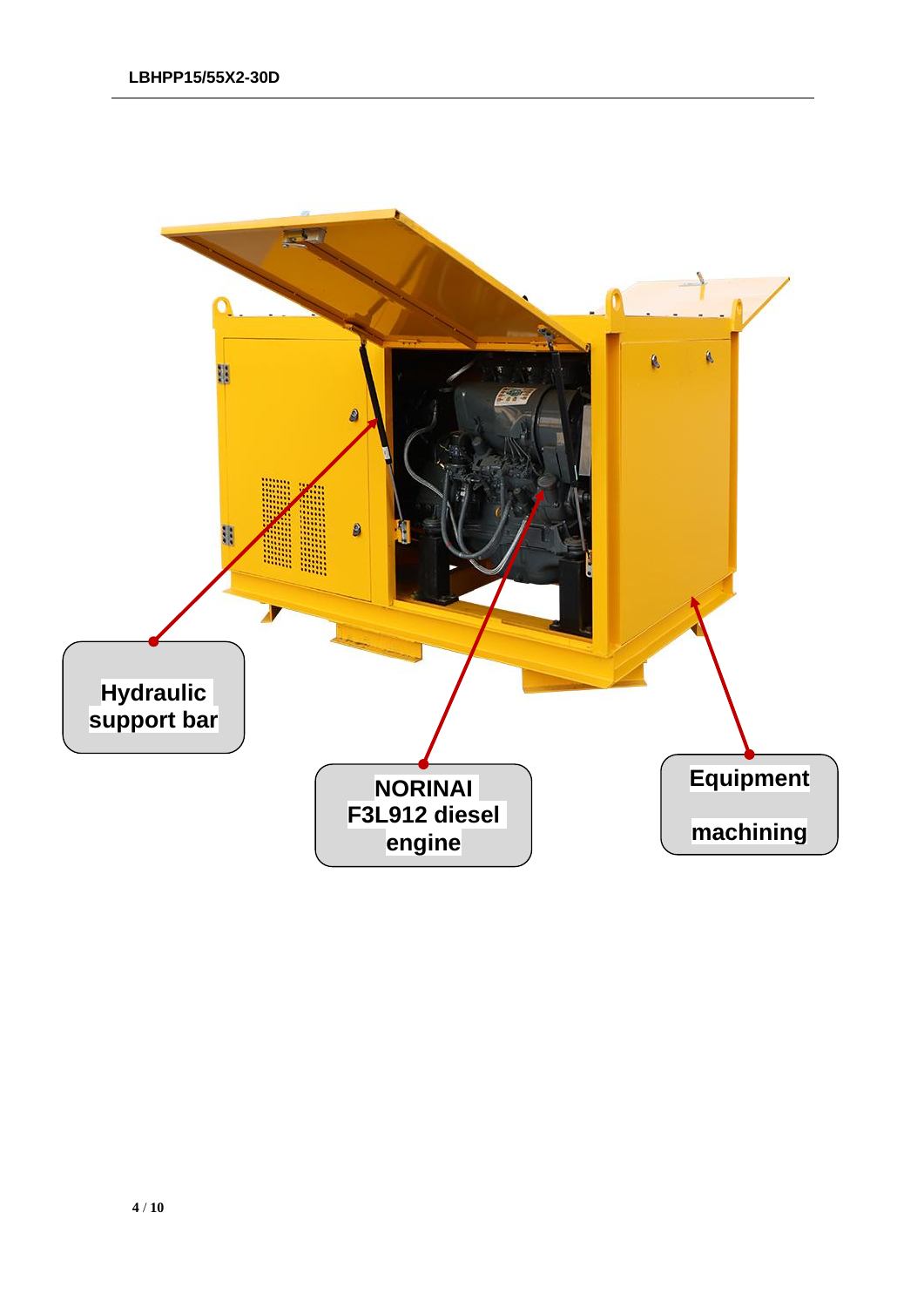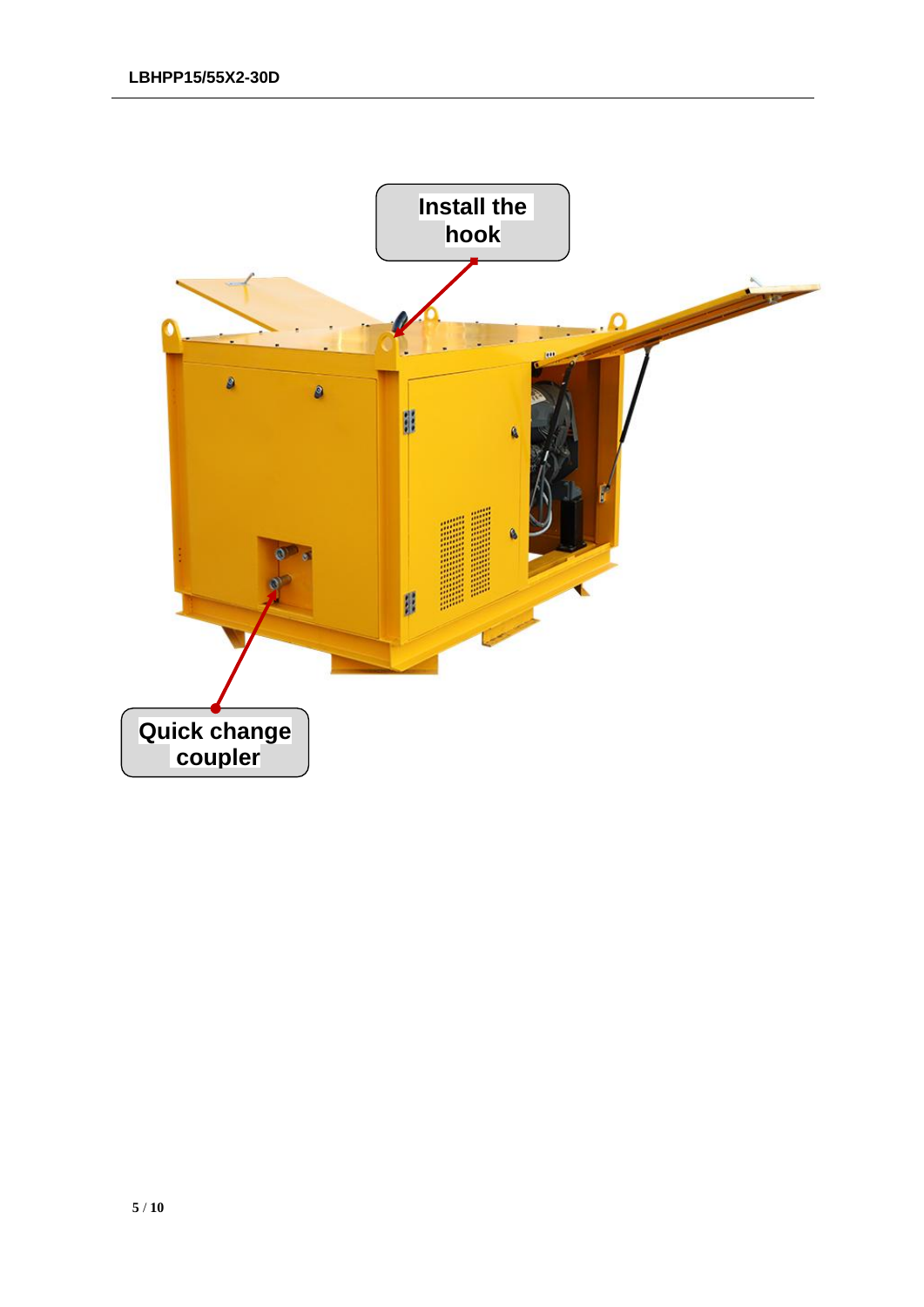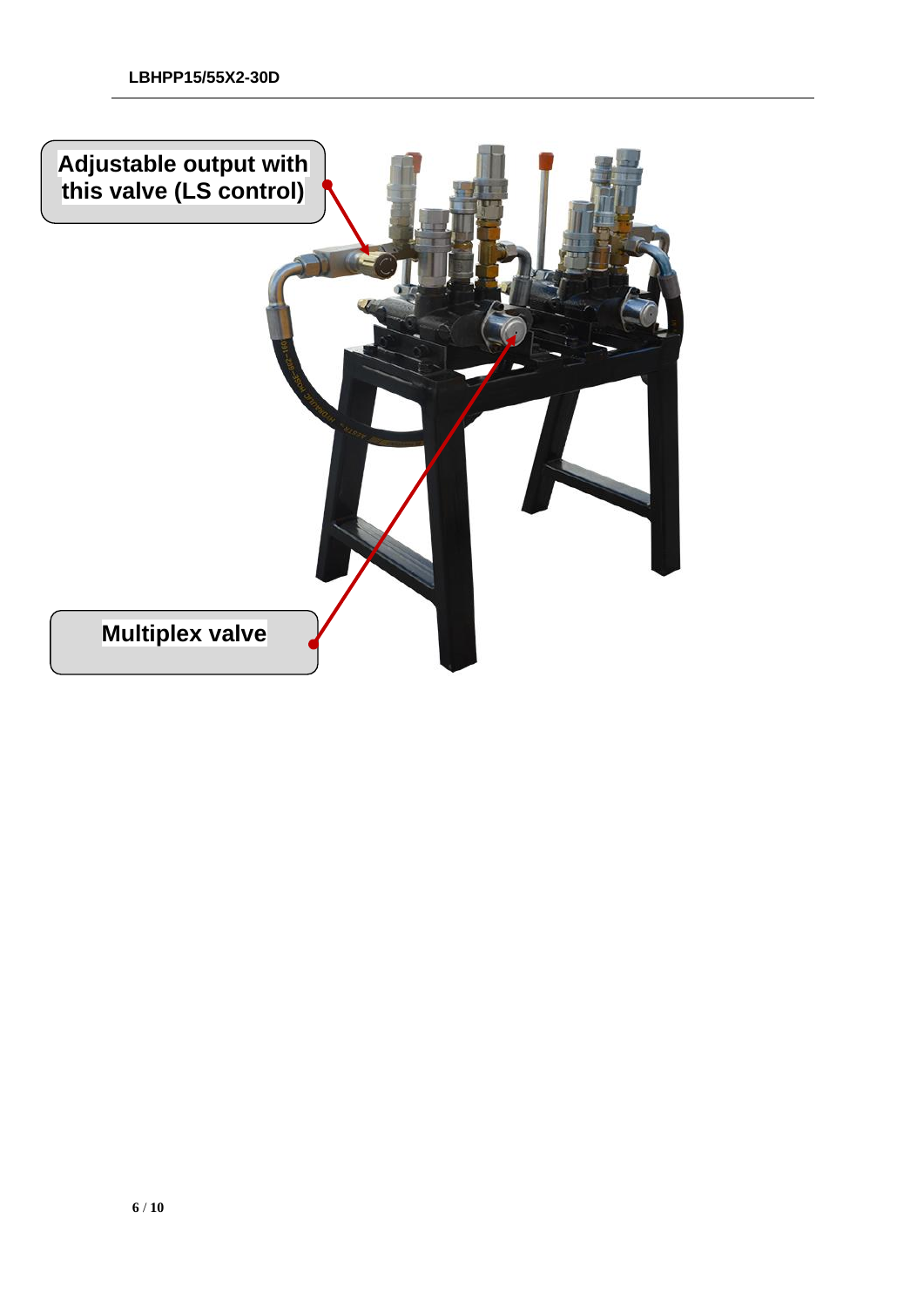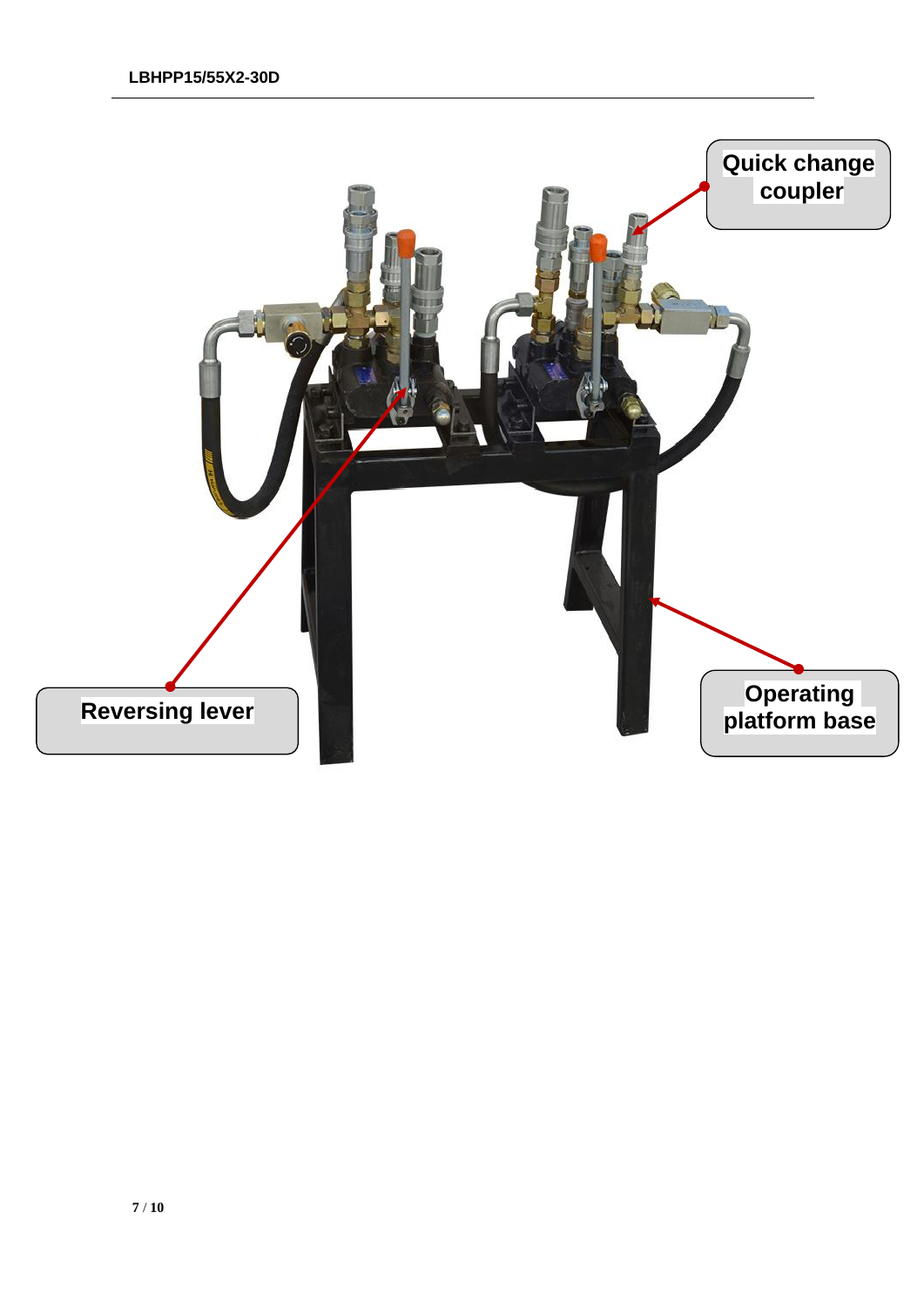### **Other Angle Pictures**



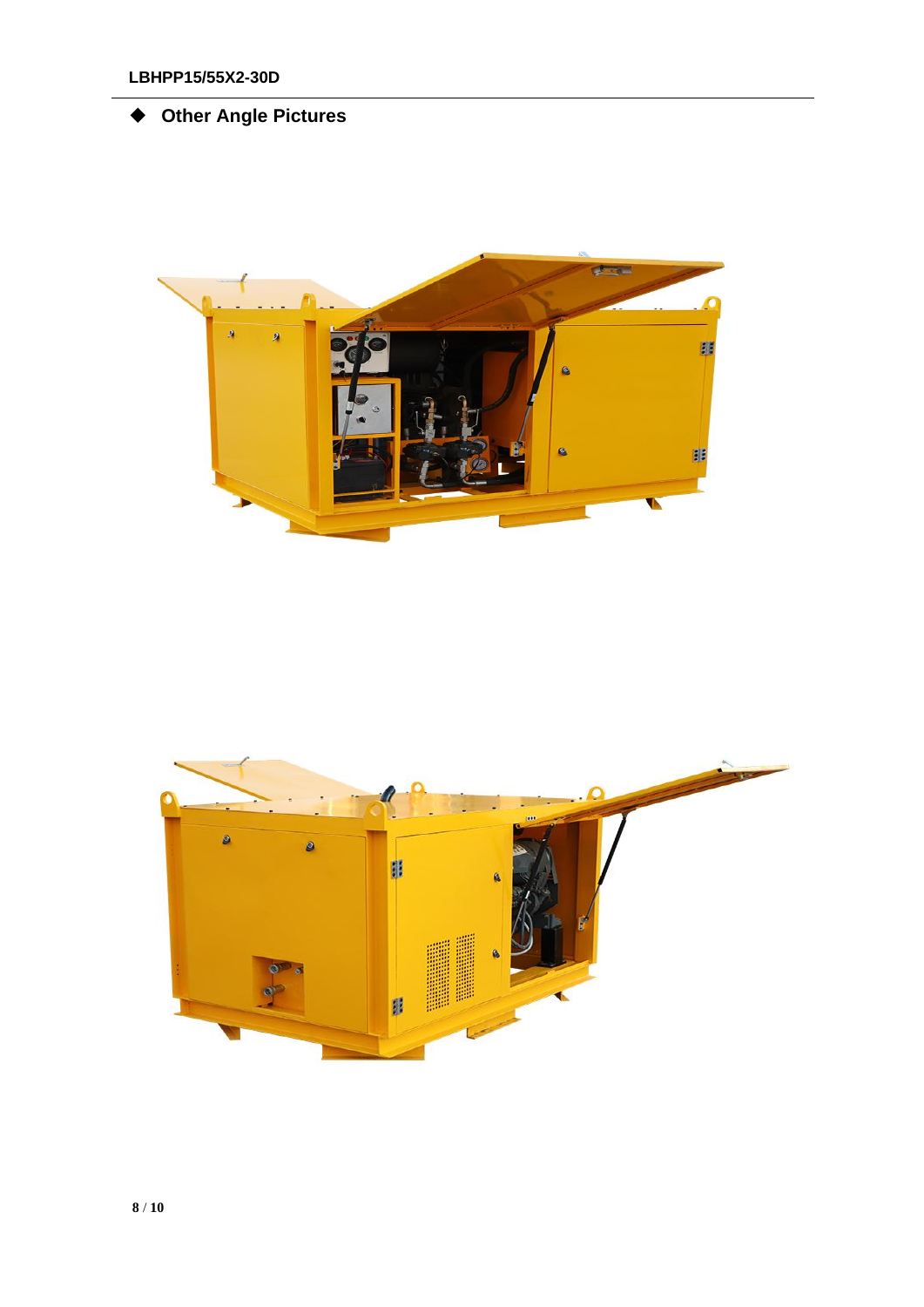